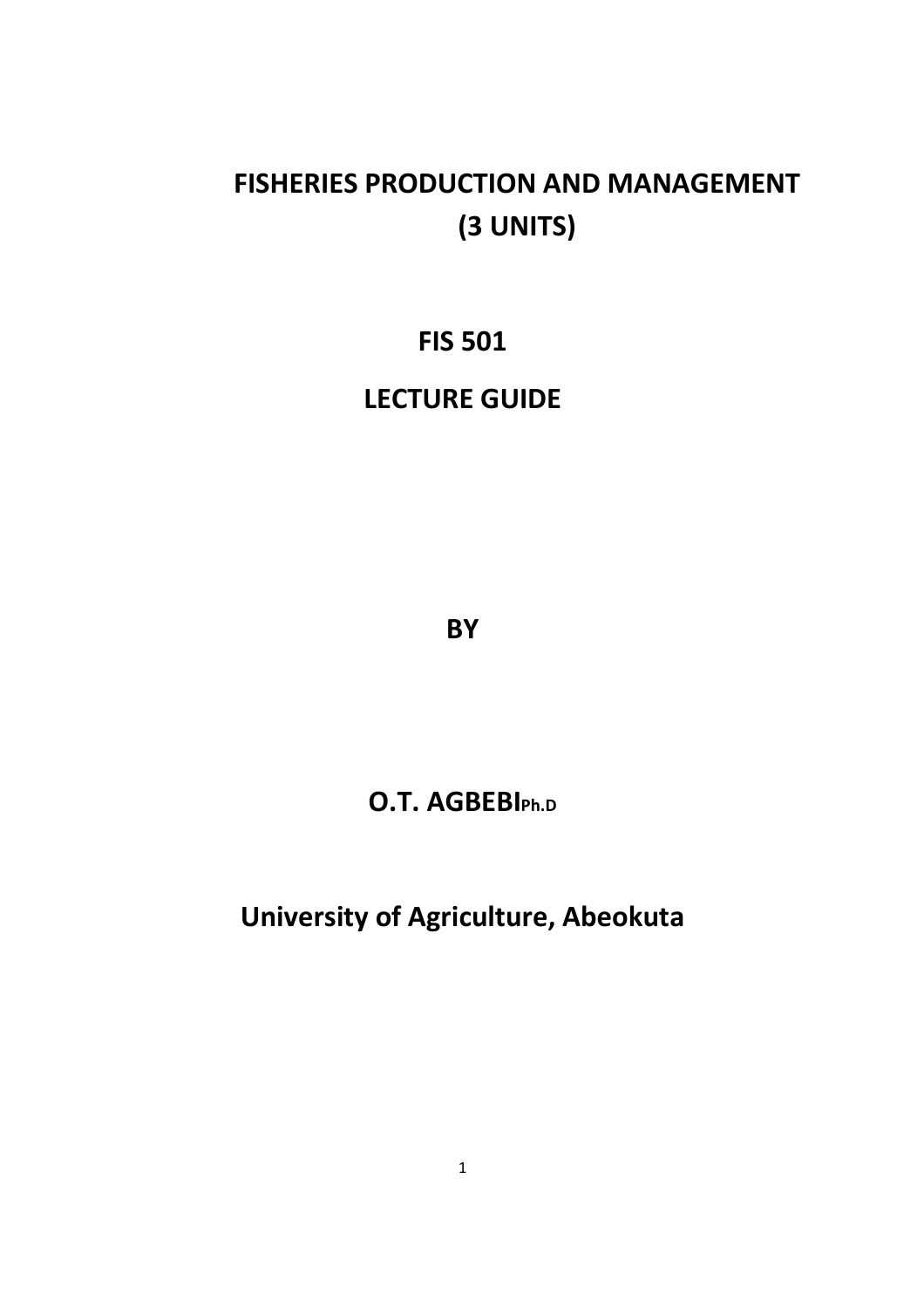#### **FIS501: FISHERIES PRODUCTION PRODUCTION AND MANAGEMENT (3 UNITS)**

### **THE BIOLOGY OF HEREDITY**

Transmission of biological characters from parents to offspring through genes is a kind of inheritance known as *heredity*. Living organisms have hereditary characters, as every individual is an offspring of other individual of a similar kind. In spite of this we have observed that variations exist between organisms even of the same species. The characters that can be transmitted are those that are controlled by the genes. As a discrete unit of inheritance, the gene controls the appearance of a character by directing the development of one or more proteins, which leads to the manifestation of the character.

All genes inherited by an offspring, constitute its genetic make-up or genotype. This is distinct from the phenotype, which is the outward or physical appearance of the inherited characters or traits in an individual. However a sudden change in the structure of genes may occur and this is referred to as mutation. A gene mutation can be transmitted from parent to offspring, if the mutation occurs in gametes, gamete – producing cells or on the zygote. Such a mutation is then inherited by subsequent generations of the off–spring. The body or somatic cells of animals and the sporophyte stages of plants have a characteristic number of chromosomes fixed for a particular species, they are referred to as the diploid or 2n number.

Growth is an irreversible or permanent increase in size of an organism as a result of formation of new cytoplasmic materials. Growth can be determined by increase in length, size or by dry weight of organisms. At cellular level, the growth process is usually an increase in cell number by mitotic division. Mitosis is a simple cell division whereby a cell passes a copy of its genetic materials to each of the daughter cells. Mitosis is responsible for the processes of growth and the repair of tissues. Mitosis occurs in stages namely; Prophase, Metaphase, Anaphase, and Telophase.

As each chromosome is made up of genes which are functional units of inheritance, chromosomes control the major features of heredity. Genes that occupy the same relative position or loci on the homologous chromosomes but separate during meiosis are referred to as alleles: the pair is known as allelic pair. Meiosis is a type of cell division in reproductive cells. This cell division gives rise to haploid gametes which have half the number of chromosomes that are found in parent cells. Meiosis occurs only in reproductive organs. When two gametes unite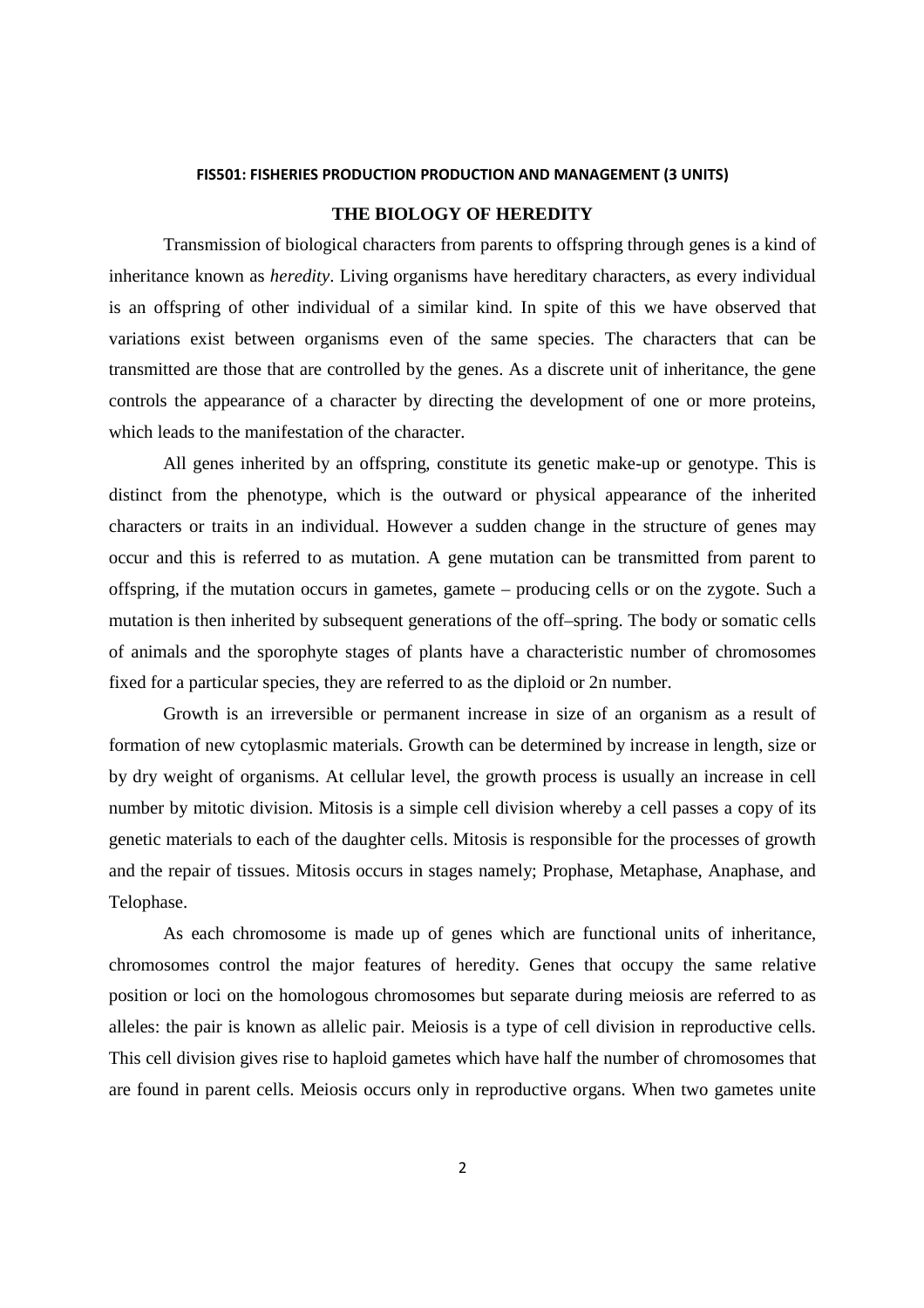through fertilization, there is fusion of gamete nuclei. It is important to note that the chromosome number in different organisms is constant.

 Meiosis helps to maintain constancy in the chromosome number of a species. Meiotic division consists of two nuclear and cytoplasmic divisions, namely first and second divisions. The first meiotic division is reductive in nature while the second stage is mitotic. It is during meiosis that hereditary materials are interchanged between chromosomes resulting in variation within and between species.

 From fertilization to hatching, embryogenesis proceeds from a single egg cell to the highly organized larvae. The eggs undergo cell division or cleavage. Cleavage is the division of cells early embryo.

 Depending mostly on the amount of yolk in the egg, the cleavage can be holoblastic (total cleavage) or meroblastic (partial cleavage). The pole of the egg with the highest concentration of yolk is referred to the vegetal pole; while with low concentration is referred to the animal pole. Thus, one cell divides into two:

(a) The daughter cells called blastomers, and then cleave into four cells;

(b) These cleave into eight

(c) And soon reached by vertical cleavage. The mass then resolves itself into a layer of cells forming a hollow sphere, the blastula.

(d) The next stage is the formation of double-walled sac, the gastrula, the outer wall is called the endoderm and the inner wall is endoderm. The endoderm surrounds a new cavity known as the primitive gut. In some cases, these two layers are formed by delamination that is, pushing of a portion of the wall of the blastula. The endoderm produces specialized cells in the principal digestive glands and forms the lining of air passages and most of the alimentary canal. The mesoderm gives rise to blood and blood vessels, connective tissues, muscles, reproductive glands and the kidney.

(e) The embryonic axis is formed with optic vesicles.

(f) During the further development, the eye lens, optic vesicles, myomeres and brain appear.

(g) The tail grows and lifts off the yolk, eyes became pigmented.

(h) The embryo reaches the hatching stage.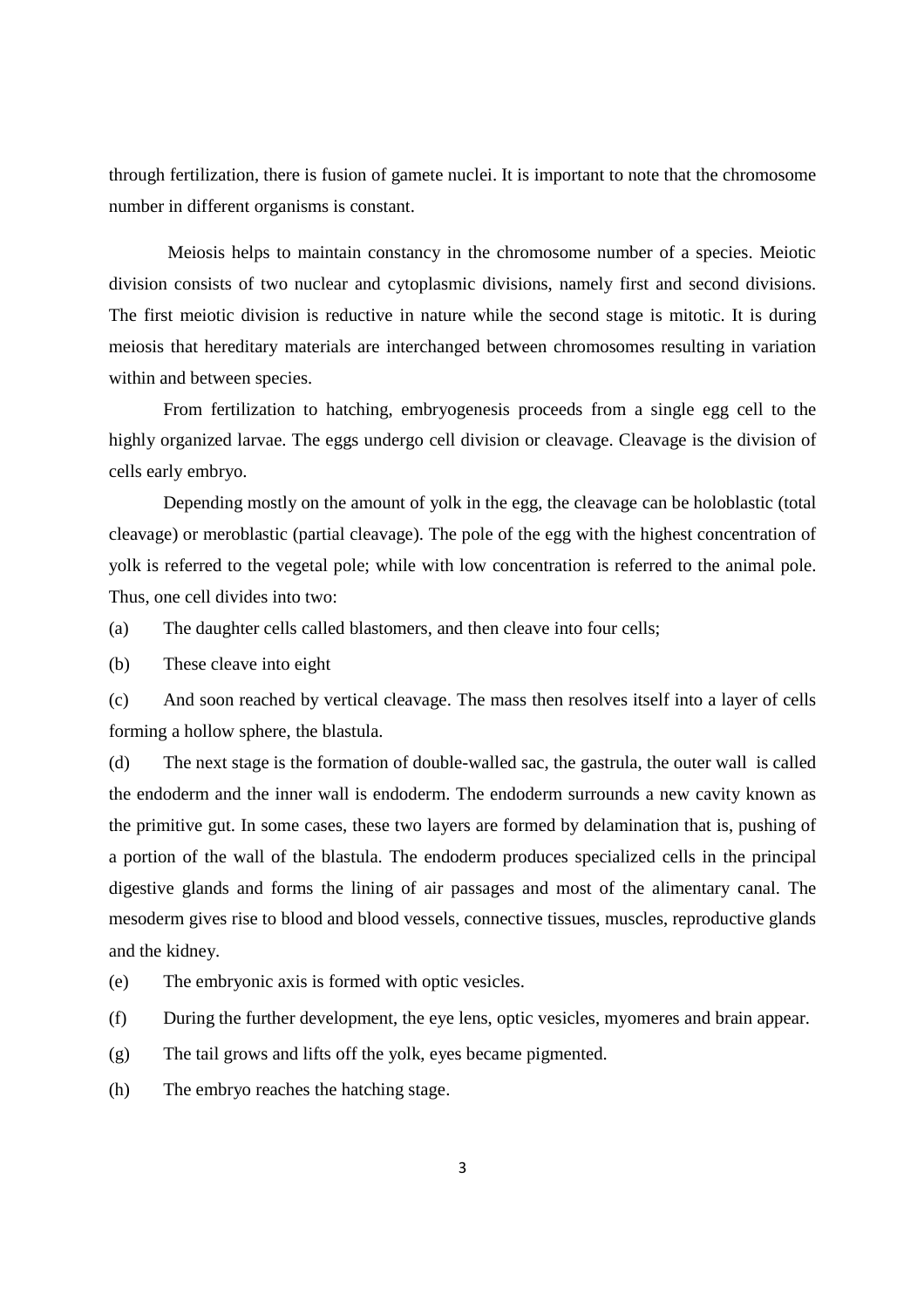The larvae phase begins with hatching and is a fundamental stage of early life history. The innate behavior of newly hatched larvae differs widely among species. Pike larvae, for example remain rather inactive during the yolk sac period, trait larvae after hatching show a positive geotaxis and a negative photo taxis.

 Morphological characteristics may vary over a certain range at time of hatching because hatching is not correlated with a definite morphological stage; for example body length, yolk sac size and the differentiation of head and trunk are variable features among newly-hatched larvae. However, temperature during incubation influences the larva's morphological stage at hatching. Within certain limits, development from fertilization to hatching is prolonged by low temperatures and accelerated by high temperature. Temperature to be the most important external factor because it has a direct influence on the timing of ontogenetic events.

| S/N            | <b>Species</b>              | <b>Hours</b> | <b>Temperature</b> | <b>Author</b>                |
|----------------|-----------------------------|--------------|--------------------|------------------------------|
|                | Heterobbranchus bidorsalis  | 23           | $26^{\circ}$ C     | Agbebi et al 2005            |
| $\overline{2}$ | Clarias gariepinues         | 21           | $26^{\circ}$ C     | Aluko et al 2001             |
| 3              | Heterobranchus coryyyfillis | 23.1         | $25^{\circ}$ C     | Olufeagba 1999               |
| $\overline{4}$ | Pseudoplatystoma coruscan   | 19           | $24^{\circ}$ C     | Cardoso et al 1995           |
| 5              | Ictalurus punctatus         | 23           | $24^{\circ}$ C     | Makeeva and Emel'yanova 1993 |

**Duration of egg Development from fertilization to Hatching In some cultured freshwater species.**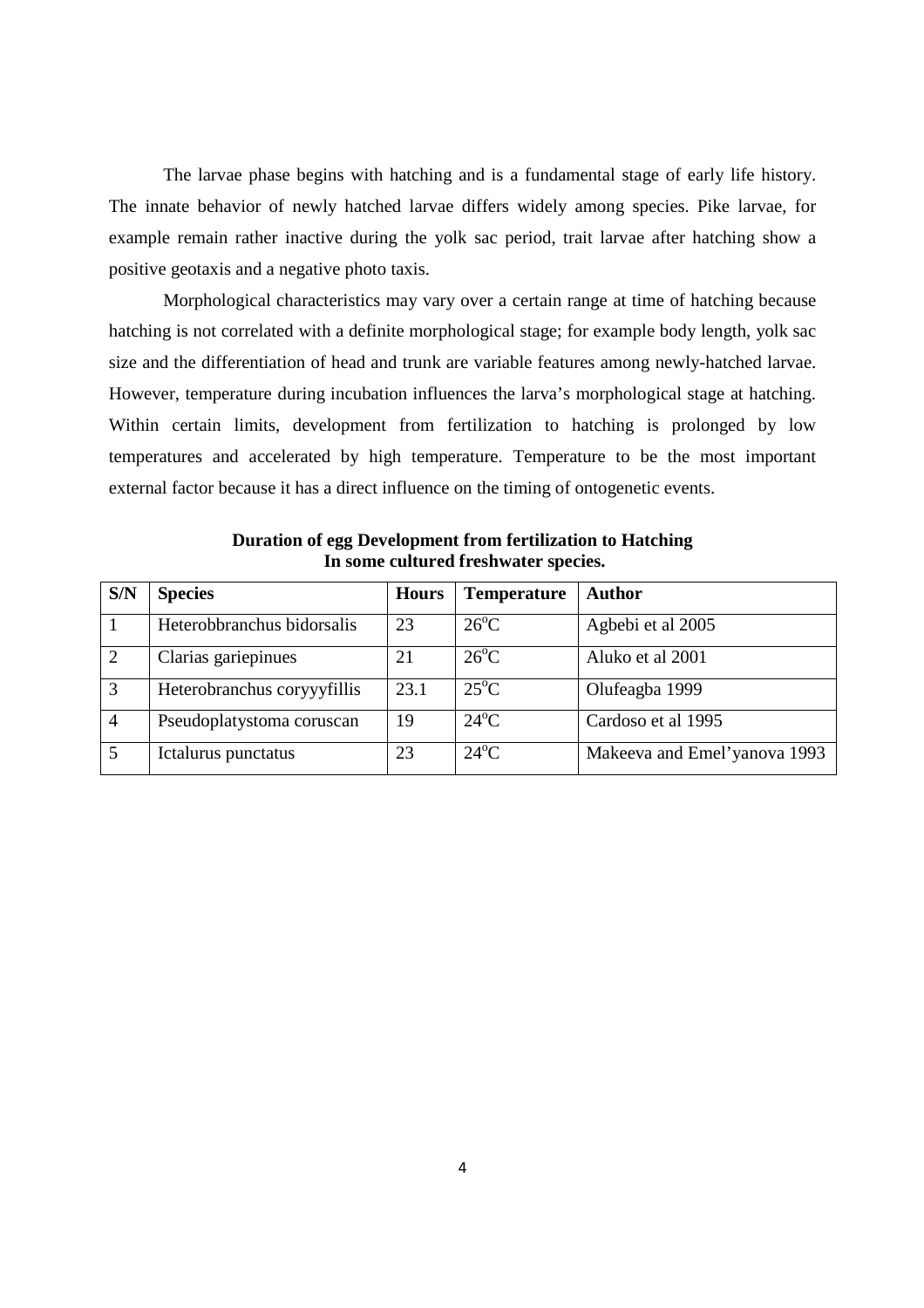#### **EMBRYOGENESIS IN RELATION TO GENETIC IMPROVEMENT**

 The timing for the occurrence of morphplogical changes in the developing embryo revealed much about the life cycle of different fish. The accurate timing for the first cleavage opens the window into genetic improvement of the species. Most problems encountered such as un-hatched eggs even though fertilized, abnormality in embryo and the difficulties associated with hatchery management, embryogenesis has been able to give reasons for this occurrence.

 Embryological studies provide some basic information of embryonic and larva development. It further provides a better understanding of early embryonic, larva stages and their behavior. Embryological stages helps in determining the species frequencies, the implication of chromosome engineering research and to know the various stages involves from fertilizer egg to hatching.

 Embryology is a key factor in chromosome manipulation in that apart from the type of manipulation involved, the exact timing and duration of the shock relative to both meiosis (extrusion of the second polar body) and mitosis (first cleavage when zygote divides to become an x-called embryo determines the success of triploid production (chromosome manipulation).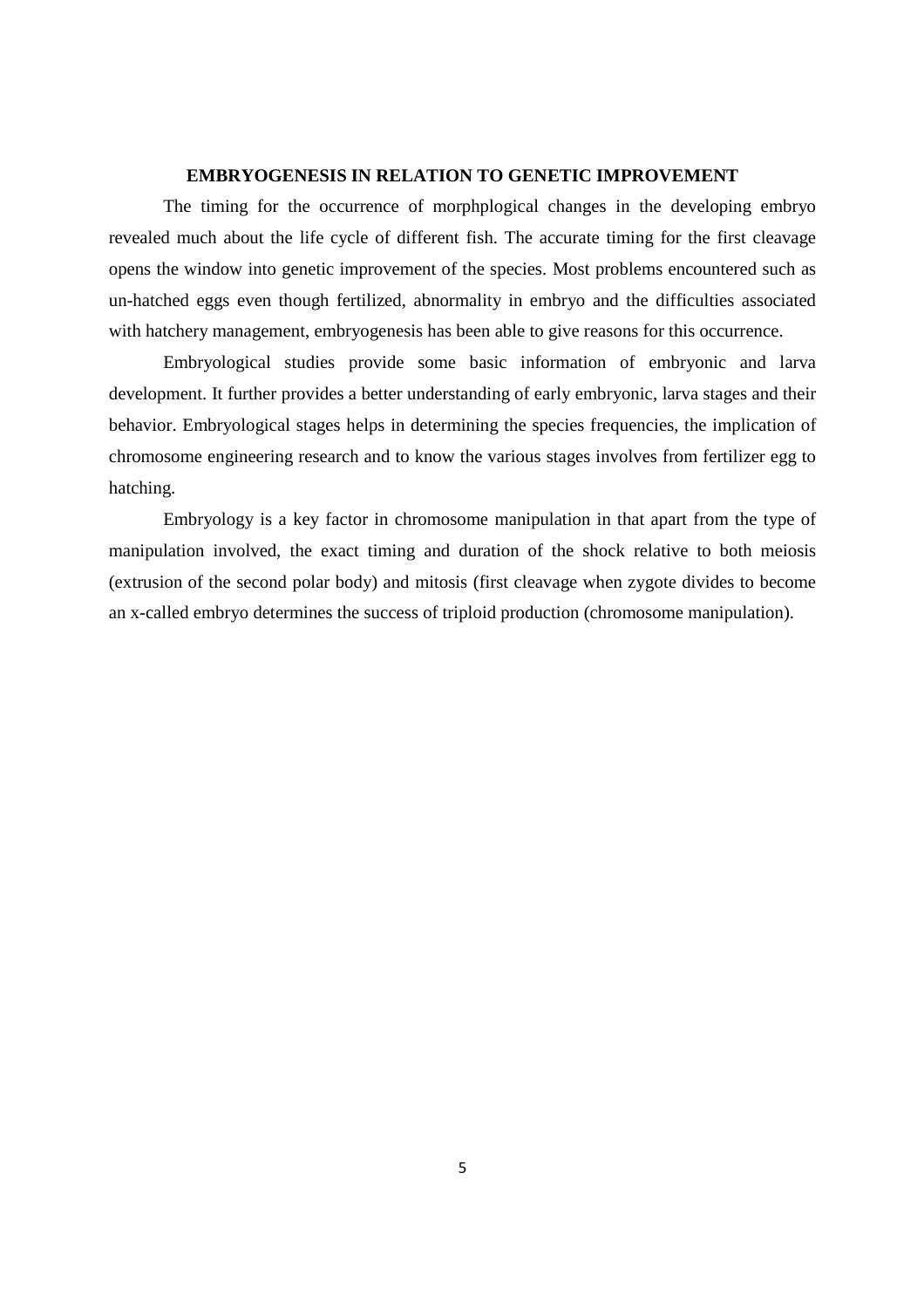#### **TAXONOMIC CHARACTERS**

 Character is any attribute of any organism that we can detect and describe. A Taxonomic character must be easily observable and vary from one taxomy to another. Therefore, good characters must be genetically, rather than environmentally determined. For instance, fish that live in impoverished waters may have relatively large heads and bodies because they are undernourished. In this situation, one might mistake emaciated fish with big heads for a separate species simply because the fish were starving due to environmental conditions. Nonetheless, differences in head size and body shape are often determined genetically and as such can be used as good characters.

 Most good characters used in fish taxonomy are morphological that is, they are attributes of body form and structures because such attributes are the easiest to observe. Morphological characters may be divided into those that are directly measurable and those that are not. Measurable or quantitative, characters include those like length of body parts which can be measured with a millimeter or centimeter scale (morphometric) and those like number of fin rays (menstic) which can be counted. Statistically, morphometric characters are continous variables. This means that, theoretically, any number of values exists between one measurement of say head length and another depending on the degree of accuracy. Menstic characters are discontinuous or discrete variable. There might be 9 or 10 rays counted in a fin, but there will not be 9.5.

#### **QUALITATIVE CHARACTERS**

 Values of qualitative characters are not easily expressed as numbers are. Such attributes as colour or shape are usually described in words such as red or fusiform. But with the technological advances, more and more qualitative characters have the potential to become qualitative. Photographic image analysis by computer can render differences in tints and outline in digital terms. More simply, qualitative characters can be scored subjectively. For example, body shape might be scored to 1 (slender) to 5 (robust) or body colour shade from 1 (light) to 5 (dark).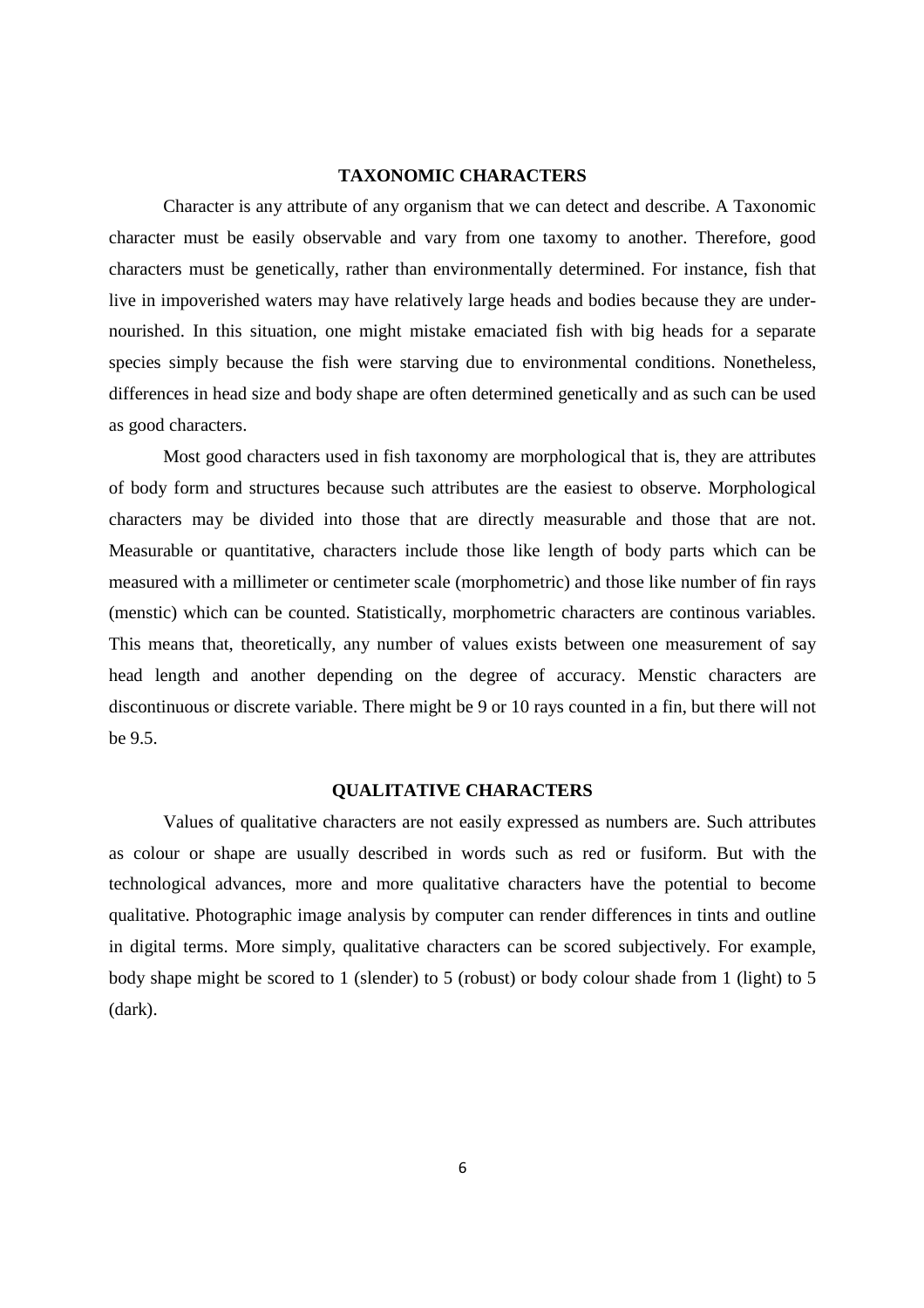#### **Non-morphological characters**

 Taxonomic characters needs not always be morphological even though morphological characters are often easiest to observe and measure. Characters can also be functional (physiological), behavioural, distributional, cytological or bi-chemical.

 Every kind of taxonomic characters is potentially important and should be used of it proves valuable in identifying fish taxonomy and if the resources are available.

#### **CHARACTER COMBINATION**

 If a single character does not efficiently separate individual of two different populations or species, a group of characters whose values are combined mathematically into a discriminate function may do so. Thus, usually by computerized correlative procedure "virtual" characters are created as combination of real (direct observable characters).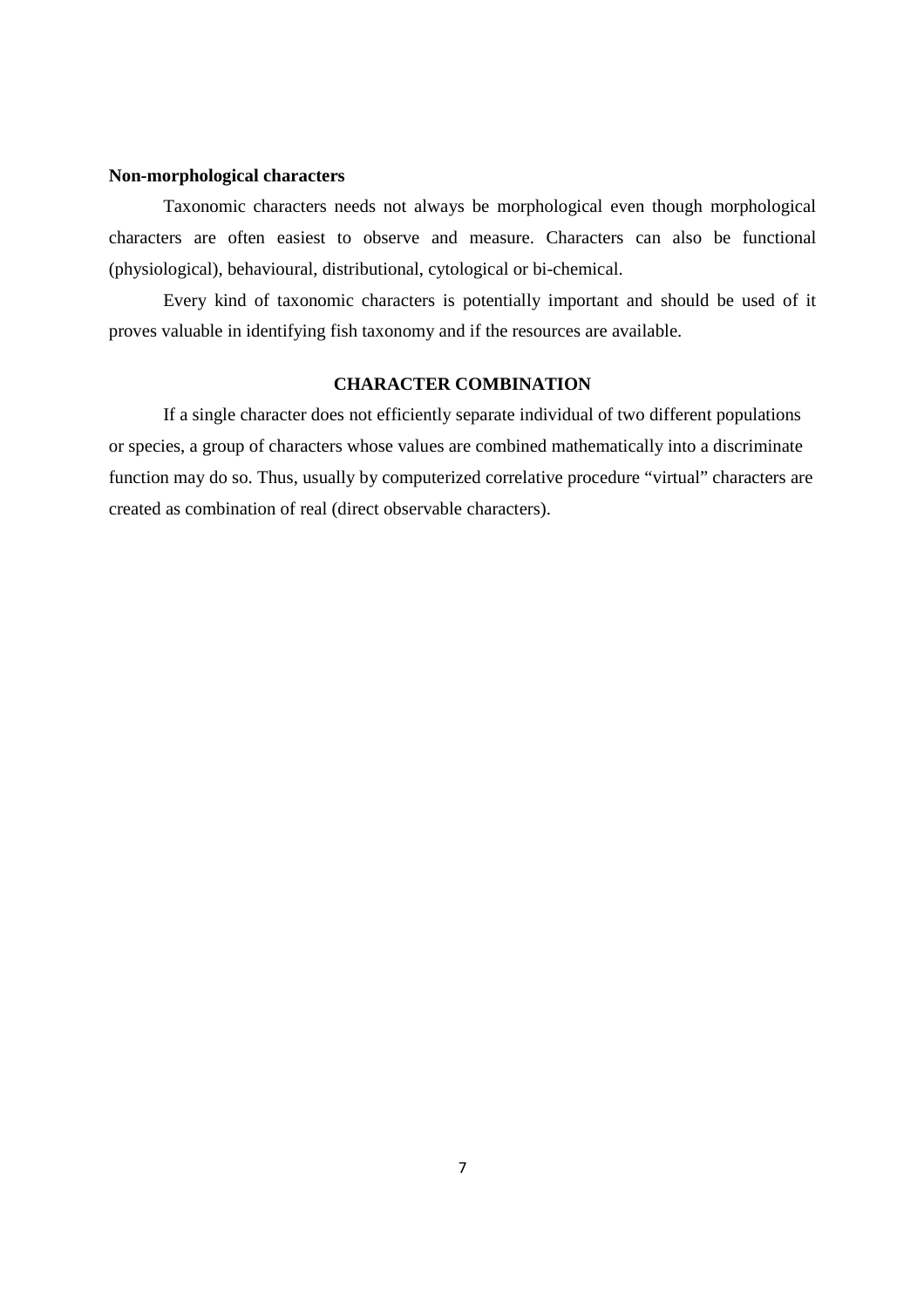#### **SUGGESTED DATA SHEET FOR RECORDING**

Your Name: ………………………………….

Species: …………………………………….....

Specimen Number: …………………………...

### **Counts**

- 1. Dorsal fin spines
- 2. Dorsal soft rays
- 3. Anal spines
- 4. Anal sift rays
- 5. Total spectoral rays
- 6. Scales along lateral line
- 7. Scales above lateral line
- 8. Scales below lateral line
- 9. Scales around caudal pendunle
- 10. Scales around caudal penduncle
- 11. Branchiostegal rays
- 12. Pyloria cacea
- 13. Total gill rakers on first arch
- 14. Total vertebrae

# **Measurements**<br>1. Standard

- Standard length
- 2. Body depth
- 3. Caudal peduncle depth
- 4. Caudal peduncle length
- 5. Pre-Dorsal length
- 6. Length of dorsal base
- 7. Length of anal base
- 8. Height of dorsal fin
- 9. Height of anal fin
- 10. Length of pectoral fin
- 11. Length of pelvic fin